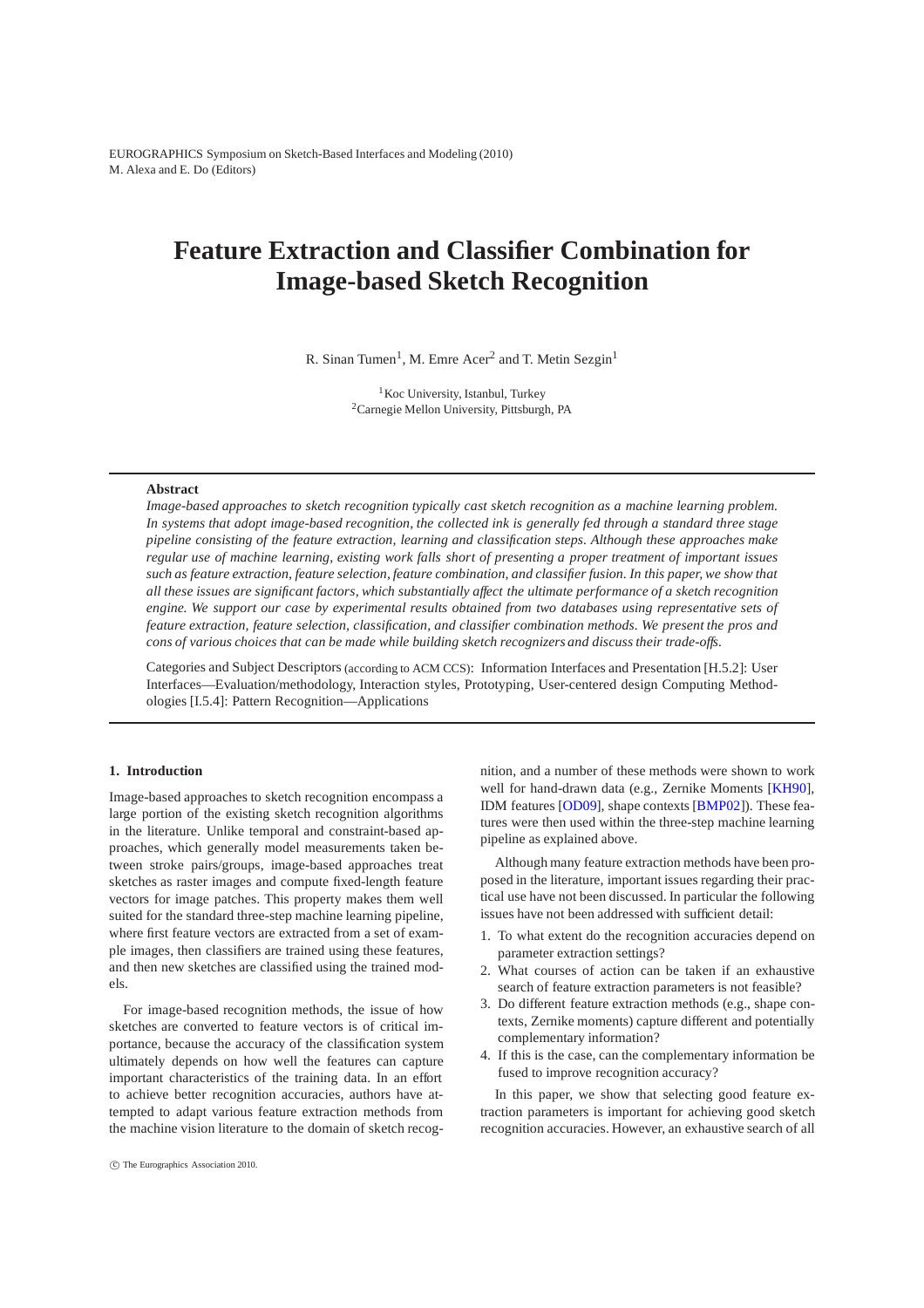combinations of parameters is not practical in most cases. We show that, for cases where searching for optimal feature extraction parameters is not feasible, higher recognition accuracies can be obtained by training ensembles of classifiers on the same data. In particular, we illustrate that combining different classifiers yields higher recognition rates even for suboptimal feature sets.

We illustrate that when multiple feature extraction methods are available (e.g., shape contexts, Zernike moments etc.), recognition accuracies can be improved by performing feature-level fusion. Furthermore, using a feature-selection method (e.g., Maximum Relevance & Minimum Redundancy) yields further accuracy improvements, and also speeds up online recognition. These results also illustrate that not all features generated by feature extraction methods are useful, and filtering out irrelevant features improves recognition accuracy.

We also show that improvements due to feature selection come at the cost of substantial offline processing. We present quantitative evaluation results from two databases illustrating the trade-off between the offline processing required for feature selection, and the resulting gains in online speed and accuracy.

Over the course of evaluating feature extraction methods, we introduce the Extended Trace Transform (ETT), an extension of the Trace transform [\[KP01\]](#page-7-3), which can deal with the free-hand nature of sketches. We show that ETT contributes many useful features toward the construction of optimal feature sets during feature selection. This demonstrates the utility of ETT as a compact and informative feature extraction method.

In the rest of this paper, we introduce components of the experimental framework that we use to explore how recognition accuracy changes with respect to factors including the choice of feature extraction parameters, feature selection, feature combination, and classifier fusion. Section [2](#page-1-0) briefly introduces the feature extraction algorithms that we study including Zernike moments, IDM, shape contexts and ETT. Then we introduce two databases used in our experiments, and the list of classification methods used in our study. In Section [5,](#page-3-0) we report the results of a series of experiments that measure the effects of the aforementioned issues regarding feature extraction, feature selection, feature combination, and classifier fusion.

#### <span id="page-1-0"></span>**2. Feature Extraction Methods**

A number of image-based feature extraction methods have been suggested in the literature. Here we focus on five methods. We use IDM and shape contexts, because they represent the state of art in terms of high recognition accuracy. We use two Zernike-moment-based features (Zernike moments and extended Zernike moments), because they are simple and easy to implement. We also introduce a new feature based on an extension of the Trace transform [\[KP01\]](#page-7-3). Below we introduce each of these methods, and list their free parameters. Because trying out a large number of parameter combinations is impractical, for the purposes of our experiments, we limited the set of values to be tested to reasonable ranges, which when extended further on either direction cause substantial accuracy reductions.

#### **2.1. Zernike moments**

Zernike moments were demonstrated as simple and effective feature representations for sketch recognition [\[HN04\]](#page-7-4). The way we use Zernike moments is similar to the framework introduced by Hse et al., and we refer the reader to their paper for details [\[HN04\]](#page-7-4).

We also use a variant of the Zernike moments, where we apply the feature extraction algorithm to the image data as opposed to the interpolated stroke data as described in [\[HN04\]](#page-7-4). We refer to these features as the *extended Zernike* features.

Both variants of Zernike moments have one free parameter, which is the order of the Zernike moment *o*. We used  $o = \{3,4,5,\ldots,21\}$ , which results in a total of 19 different feature extraction parameters.

#### **2.2. Image Deformation Model Features (IDM)**

IDM features are adaptations of the annotated images, which were initially suggested by LeRec for handwriting recognition, to the domain of sketch recognition. This imagebased feature representation was proposed by Ouyang et al. in [\[OD09\]](#page-7-1).

IDM features have 720 entries, and the feature extraction mechanism has three free parameters, *k* (kernel size),  $\sigma$  (smoothing factor), and *r* (resampling parameter),. We set  $k = 25$ , and use the following candidate values for the other parameters:  $\sigma = \{1, 2, ..., 15\}, r = \{25, 50, 100, 150\}.$  This results in a total of 60 feature extraction parameters.

# **2.3. Shape Context**

Shape context is a histogram based local descriptor which captures image intensity statistics in the neighborhood of a reference point. Oltmans et al. have adapted shape contexts to sketch recognition [\[Olt07\]](#page-7-5).

Shape context has three free parameters, *c* (the number of concentric circles), *s* (the number of slices), *r* (radius of the shape context). We used the following candidate values for these parameters:  $c = \{1, 2, 3, 4\}$ ,  $s = \{4, 8, 12, 16, 20, 36\}$ ,  $r = \{10, 50, 100, 150, 200\}$ . These values result in a total of 120 different feature extraction parameters.

Oltmans et al. used a sophisticated matching method for using shape contexts to do image segmentation, however in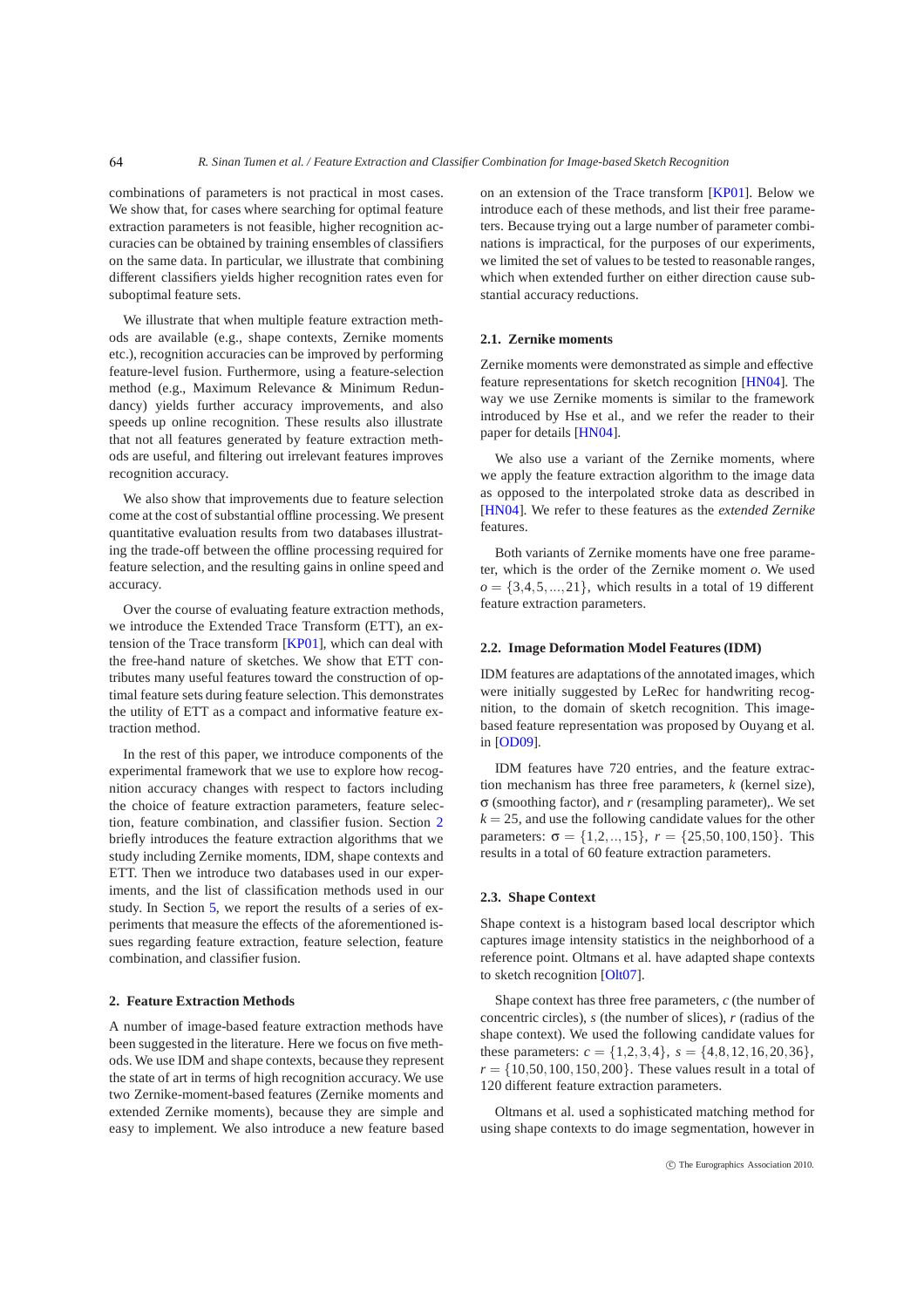

<span id="page-2-0"></span>**Figure 1:** *Shape context placement.*

order to be able to fit them in our framework, we used a simpler approach and placed five shape context histograms on the corners and the center of the bounding box of each shape as illustrated in Fig. [1.](#page-2-0)

# **2.4. Extended Trace Transform (ETT)**

ETT is our extension of the Trace transform, which itself is a generalization of the Radon transform [\[KP01\]](#page-7-3). ETT features for sketches are calculated from stroke data.

The feature extraction starts with a normalization step. In this step, first the symbol is scaled such that the standard deviations in horizontal and vertical directions are 1. Next, the scaled symbol is sampled into a 100x100 grid image. The points are translated so that the center of mass of the points is the center of the grid. Sampling of the symbol into the grid is performed such that the grid spans 2.5 standard deviations of the symbol in both directions. This normalization is similar to the process described in [\[OD09\]](#page-7-1).

<span id="page-2-1"></span>The resulting image  $f(x, y)$  is the grid image of the symbol. This image is then convolved with a Gaussian filter  $G(x, y)$  to obtain the smoothed image  $g(x, y)$  according using Eq. [1](#page-2-1) and Eq. [2.](#page-2-2)

$$
G(x,y) = e^{-\left(\frac{x^2}{2\sigma_x^2} + \frac{y^2}{2\sigma_y^2}\right)}
$$
 (1)

$$
g(x, y) = f(x, y) * G(x, y), \qquad (2)
$$

<span id="page-2-2"></span>The convolution is carried out to eliminate sampling errors of the stroke points and to smooth out the noise introduced during drawing. The convolved image *g* is rotated by discrete angles in the range  $[0-180]$ . For each angle  $\theta$ , the columns of the image correspond to the image tracing lines  $f(r, \theta, t)$  of the trace transform where *r* is distance of the tracing line to the origin and *t* is the parameter along the line. We apply a functional *T* on these tracing lines to obtain a single number for each image column. The result is a row vector for each angle  $\theta$ . At the end of the rotations, the trace transform of the image is obtained using *B* number of bins and *A* number of angles. The result is an *A*x*B* image which is the extended trace transform of the sketch image using functional *T*.

We extract feature vectors from this transformed image

by applying the second functional, *R*, on the rows of the image. For each row, the functional *R* operates on the columns, producing a single value for each row. The final result is a feature vector of length *B*.

We have implemented and experimented with a total of seven functionals: *Radon*, *Harmonic*<sub>1</sub>, *Harmonic*<sub>3</sub>, *FFT*, *Integral*, *Fourier* and *Gradient*. The definitions of these functionals can be found in Table [1.](#page-3-1) A feature extraction operation consists of applying one functional (*T* ) along the image tracing line and another functional (*R*) along image rows. Therefore, we had a total of 49 functional combination pairs to be evaluated for ETT. Of these 49 pairs, 4 corresponding to combinations of the first and the fourth functionals worked out best, and had comparable performance. Therefore we set  $T$  and  $R$  to the first functional in our experiments.

Setting the functionals leaves three free parameters to ETT: *b* (the number of bins),  $\theta$  (the number of discrete angles),  $\sigma$  (the smoothing parameter). We used the following candidate values for these parameters:  $b = \{20, 30, 40, 50\},\$  $\theta = \{10, 20, 30, 40, 50\}, \sigma = \{1, 3, 7, 11, 15\}.$  These values result in a total of 100 different feature extraction parameters.

# **3. Databases**

We ran all our experiments using two databases. The first database includes symbols from our Course of Action Diagrams database, and the other database is the publicly available NicIcon database [\[Vuu\]](#page-7-6).

## **3.1. Course of Action Diagrams Database (COAD)**

The set of objects in this database come from the domain of military *Course of Action Diagrams* [\[Man97\]](#page-7-7) shown in Fig. [2.](#page-3-2) A complete list of objects in this domain can be found in the US Army Field Manual 101-5-1. There are hundreds of symbols in this domain, and we focus on a subset of 20 for practical reasons.

Some symbols in this domain are quite distinct, while some others look similar. For example: the symbol for an *Enemy Artillery Observation Unit* (Fig. [2\(d\)\)](#page-3-3) consists of the symbol for an *Enemy Observation Unit* (Fig. [2\(g\)\)](#page-3-4) with a small circle in the middle.

Eight different users were shown symbols picked randomly and asked to sketch examples from each of the 20 symbol classes. In total 620 examples of different symbols were collected. The number of examples per symbol varied between 27 and 45, with a median of 30.

## **3.2. The NicIcon Database**

The NicIcon database includes multi-stroke symbols that are used in the context of an emergency management application (e.g., symbols for fire brigade, gas, roadblock, injury

<sup>-</sup>c The Eurographics Association 2010.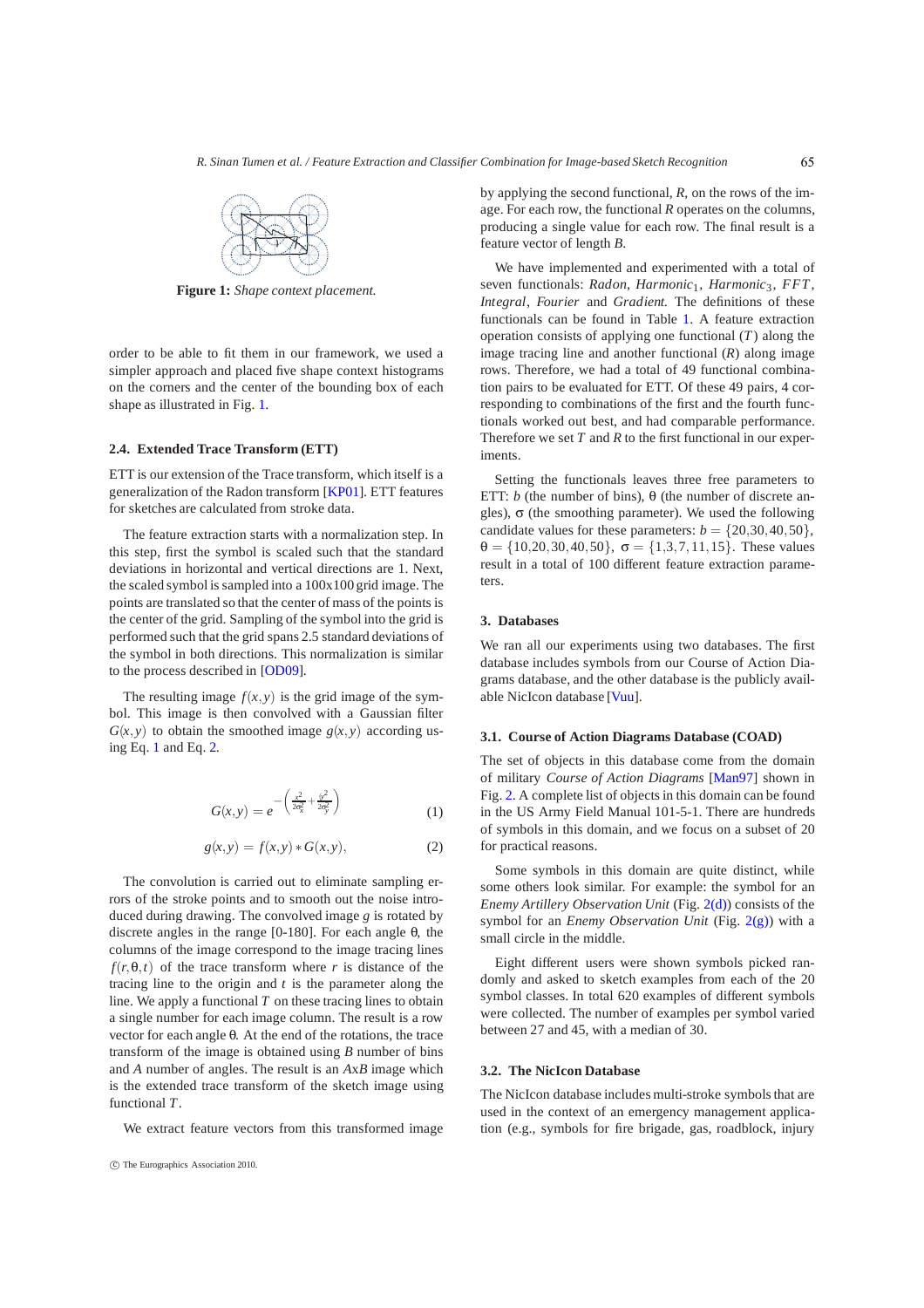*R. Sinan Tumen et al. / Feature Extraction and Classifier Combination for Image-based Sketch Recognition*

| No             | Functional                            | Definition                    | Details                             |
|----------------|---------------------------------------|-------------------------------|-------------------------------------|
|                | $\int f(t) dt$                        | Radon transform               |                                     |
|                | $\left  \int f(t) e^{-jkw_0} \right $ | Amplitude of the 1st harmonic | $k=1$                               |
|                | $\left  \int f(t) e^{-jkw_0} \right $ | Amplitude of the 3rd harmonic | $k=3$                               |
| $\overline{4}$ | $max( F\{f(t)\} )$                    | Fourier functional            | F is the Discrete Fourier Transform |
|                | $\int  f(t) ^p dt ^q$                 | Integral                      | $p = 0.5, q = 1/p$                  |
| 6              | $\int  f(t)' dt$                      | Gradient functional           | $f(t)$ ' is the gradient of $f(t)$  |
|                | $\int  F\{f(t)\} ^p dt ^q$            | Fourier                       | $p = 4, q = 1/p$                    |

<span id="page-3-6"></span><span id="page-3-1"></span>**Table 1:** *Functionals for the Trace Transform.*

<span id="page-3-4"></span><span id="page-3-3"></span>

<span id="page-3-2"></span>**Figure 2:** *A subset of symbols used in Course of Action Diagrams.*



**Figure 3:** *Examples of hand drawn Course of Action symbols used in our evaluation.*

[\[WNvGV09\]](#page-7-8)). This database contains a total of 23641 symbols distributed into 14 classes.[†](#page-3-5) The symbols in the database consist of an average of 5.2 strokes, and the average number of strokes for the individual categories ranges from 3.1 to 7.5.

<span id="page-3-5"></span>*†* In order to keep our experiments tractable, we choose a smaller subset of 1400 symbols, 100 symbols from each class.



**Figure 4:** *Examples of hand drawn icons from the NicIcon database [\[WNvGV09\]](#page-7-8). From top-to-bottom and left-to-right, the symbols represent* fire brigade, gas, roadblock, injury, paramedics, police, accident, bomb, fire, car, person *and* flood*.*

## **4. Classifiers and Training Methodology**

In our experiments we used ten different classifiers: 1. linear perceptron classifier, 2. k-nearest neighbor classifier, 3. Fisher's least square linear classifier, 4. Parzen classifier, 5. nearest mean classifier, 6. uncorrelated normal based quadratic Bayes classifier, 7. quadratic Bayes normal classifier, 8. linear classifier using PC expansion,9. Parzen density based classifier, and 10. Linear Bayes Normal Classifier.

<span id="page-3-0"></span>Unless otherwise mentioned, all our experiments were carried out using separate training, testing, validation sets, repeated 10 times on sets obtained through uniform sampling.

# **5. Experimental Setup and Results**

In order to evaluate the effects of various design choices that one has to make during the design of a sketch recognizer, we set up a series of controlled experiments. Our first set of experiments measure the effects of feature extraction parameters on the recognition accuracy. Later experiments asses the suitability of classifier combination as a means of improving recognition accuracies even for suboptimal parameter settings. The last two sets of experiments are designed to assess the complementarity of various feature extraction methods, and the merits of combining the information they provide through feature fusion.

#### **5.1. Feature Extraction**

# **5.1.1. Effects of Optimal Parameter Selection for Feature Extraction**

It is important to understand the sensitivity of recognizer accuracies to the values of various feature extraction parameters, because it serves as an indication of how well feature sets obtained through different parameter settings capture the important characteristics of sketches. These values also serve as an indication of the sensitivity of the results to the parameters of various feature extraction mechanisms.

As mentioned in our discussion of the feature extraction methods (Sec. [2\)](#page-1-0), all feature extraction methods require a set of preset parameters. Using the candidate values mentioned in Sec. [2](#page-1-0) gives us a large number possible feature extraction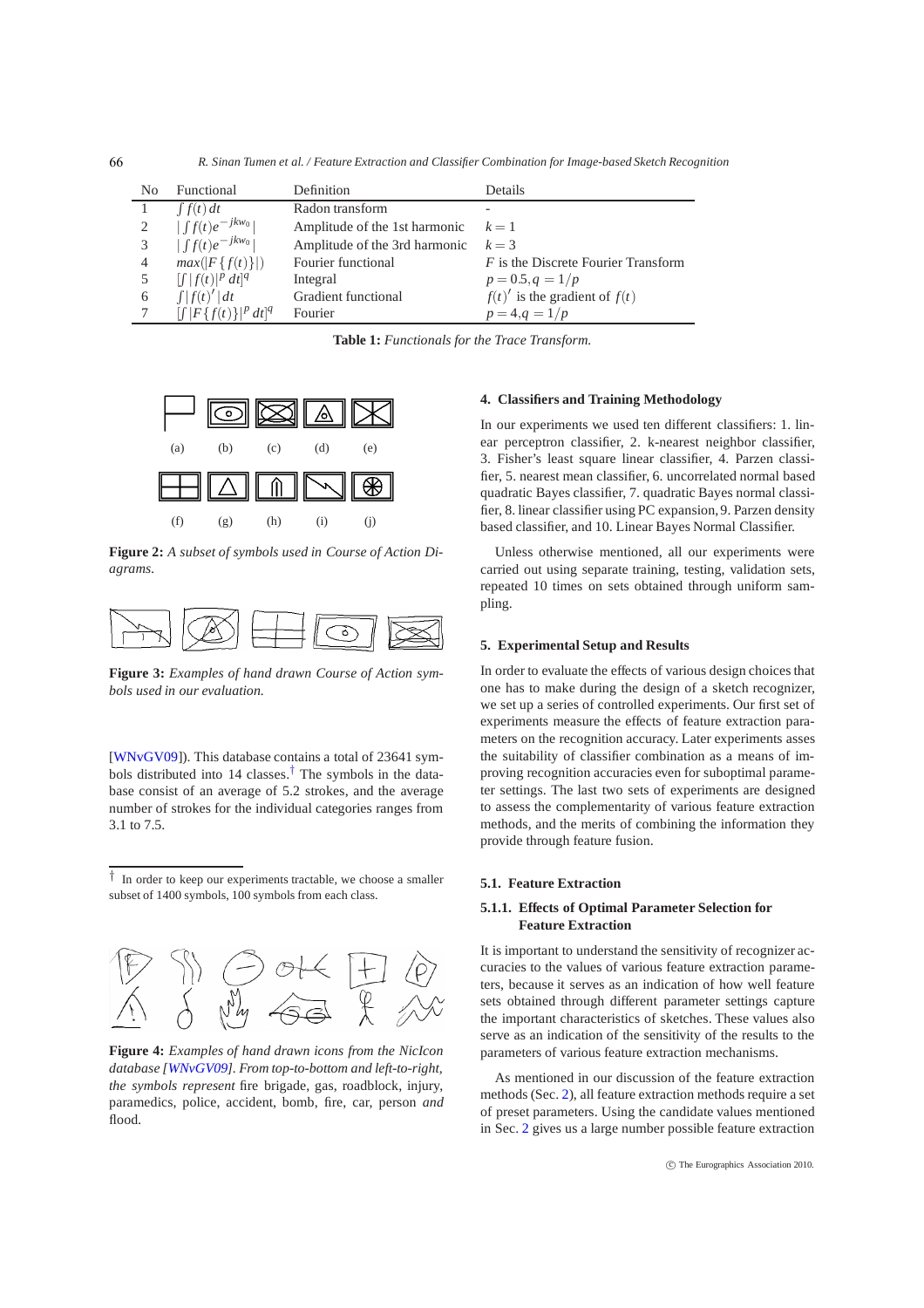<span id="page-4-0"></span>

| $\cdots$<br>Zernike. | Zernike<br>н 1 | Trace I | <b>IDM</b> | context |
|----------------------|----------------|---------|------------|---------|
|                      |                |         | 60         |         |

**Table 2:** *Number of feature extraction settings tested for each feature extraction method.*

settings to consider (reproduced in Table [2](#page-4-0) for reference). For each of these settings, we measured the accuracy obtained using the set of 10 different classification algorithms for the Course of Action Diagrams (COAD) and NicIcon databases.

The solid blue lines in Fig. [5](#page-4-1) show the variations in mean accuracies for each feature extraction method and database combination. As illustrated in these plots, there is substantial variation in accuracies across parameters.

It is important to note that searching for best set of parameters took time in the order of days, and may not be practical in general.

## **5.1.2. Classifier Combination with Suboptimal Parameters**

Although we do not report the results in this paper due to space limitations, in the experiment above we also indirectly observed how well the 10 classifiers mentioned in Sec. [4](#page-3-6) worked for all the different feature sets that were tested. Our tests have revealed that the performances of these classifiers were negatively correlated across feature sets. In other words, when some classifiers did poorly on a particular case, the others did relatively well, and vice versa.

Theoretical results from machine learning theory says that when this sort of behavior is observed, (i.e, when classifier accuracies are found to be negatively correlated), combining them yields higher accuracies [\[LY99\]](#page-7-9). Therefore a natural followup to the previous experiment is to test if it is possible to increase recognition accuracy with suboptimal feature extraction parameters if the resulting features are fed to ensembles of classifiers.

To test this, for each feature extraction method, each possible feature extraction setting, and each database, we measured the average accuracy of the 10 classification algorithms, and compared the average accuracies to those obtained by classifier combination. In our experiment, we used six different classifier combination schemes (product rule, mean rule, median rule, max rule, min rule and voting [\[KHDM98\]](#page-7-10)).

The dashed red and solid blue lines in Fig[.5](#page-4-1) respectively show the mean accuracies for classifier combination methods and individual classifiers. As seen here, classifier combinations results in higher accuracies in all cases except the case of ETT on the NicIcon database. Wilcoxon's paired rank test for accuracies from all database & feature set com-



<span id="page-4-1"></span>**Figure 5:** *The mean accuracies for classifier combination methods and individual classifiers. Each plot shows the accuracies of all possible feature subsets for a particular database and feature extraction method sorted by its mean combination accuracy (dashed lines). The horizontal axes show the index of the subset with the ith lowest combined accuracy. The solid lines show the mean of individual classifiers on the same subsets.*

<sup>-</sup>c The Eurographics Association 2010.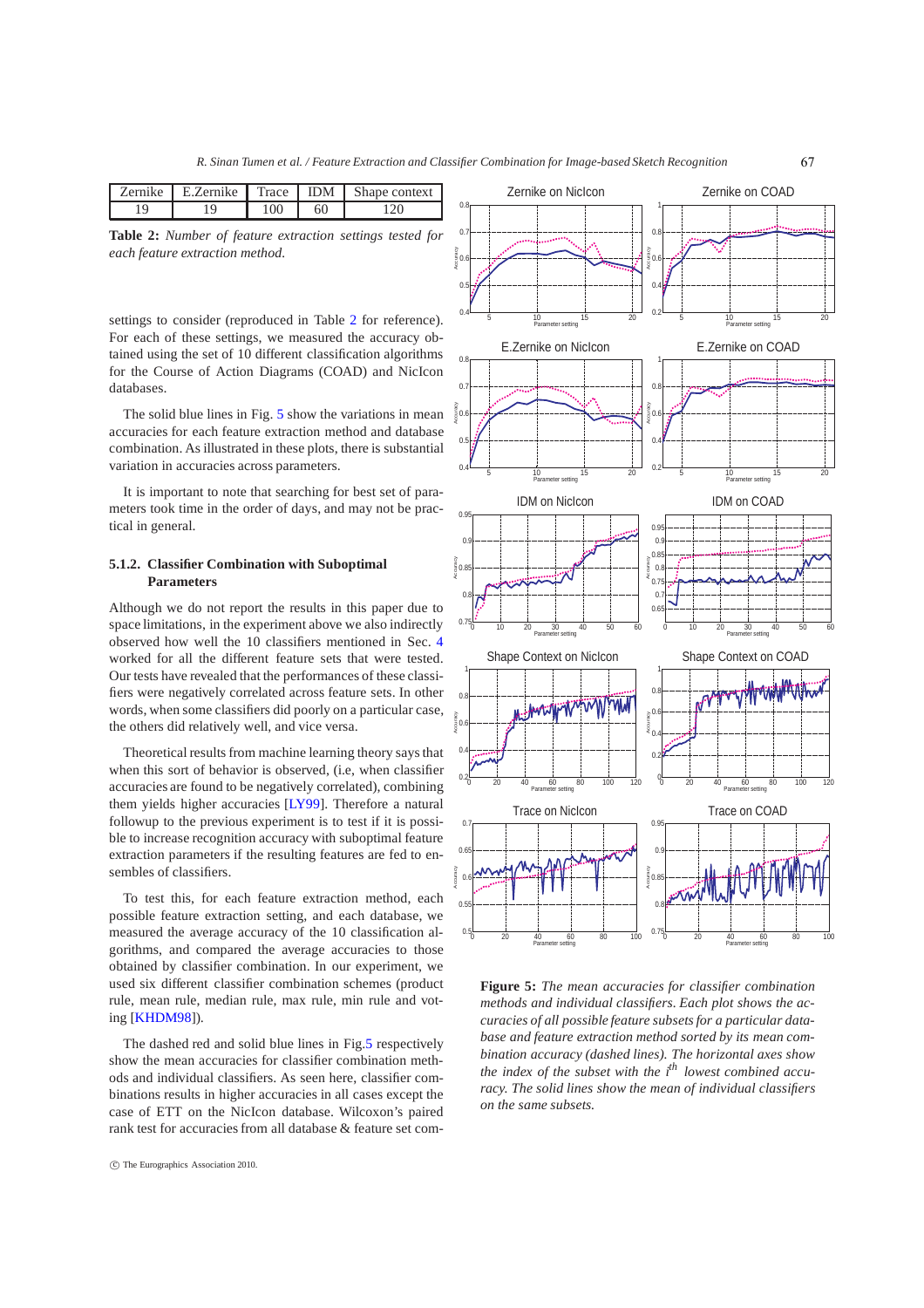binations show that the differences are statistically significant ( $p = 0.05$ ).

As seen in these figures, classifier combination also results in smoother curves, and reduces the probability of getting low recognition rates when stuck with a particularly unlucky parameter setting.

#### **5.2. Information Fusion**

68

The experiments described above focus on the performance of individual feature extraction methods. One issue that has not been sufficiently explored is whether the information extracted by different feature extraction algorithms are complementary, and whether they can be combined to increase recognition accuracy.

We answer this question within the Maximum Relevance & Minimum Redundancy feature selection framework [\[PLD05\]](#page-7-11). By selecting subsets of features generated by all five feature extraction methods, we construct increasingly larger feature vectors, and then look at how many features are contributed by each feature extraction method.

The Maximum Relevance & Minimum Redundancy (MRMR) framework allows one to select the *k* maximally relevant and minimally redundant features from a total set of *K* features where  $k < K$ .

Assume that the respective lengths of feature vectors generated by IDM, ETT, shape contexts, Zernike moments, and extended Zernike moments are  $l_1$ ,  $l_2$ ,  $l_3$ ,  $l_4$ , and  $l_5$ . So we have a total of *l* features, where  $l = l_1 + l_2 + l_3 + l_4 + l_5$ . Now we can use MRMR to generate the *k* maximally relevant and minimally redundant features from the total set of *l* features for  $k = 1, 2, \ldots, l$ , and measure the classification accuracies.

Fig [6](#page-5-0) and Fig [7](#page-5-1) show the classification accuracies for each set plotted against the number of features in the set. As seen in these graphs, classification accuracies show a sharp increase as initial features are added.  $\frac{1}{x}$  Past a certain point the accuracy peaks, and starts declining. This is where irrelevant features unavoidably make their way into the top *k* maximally relevant and minimally redundant features. The peak occurs for  $k = 82$  for the COAD database, and  $k = 257$  for NicIcon. These values correspond to optimal feature subsets.

It is instructive to look at the number of features contributed to the optimal set by each feature extraction method. Fig [8.](#page-6-0)a shows the breakdown of the 82 features into the five categories, and as seen here IDM contributes the most number of features, followed by ETT, and shape context. Interestingly, the two Zernike-based features don't contribute any features at all. For the NicIcon database, the ordering of feature extraction methods is the same, but now a few of the Zernike-based features are also found to be useful (Fig. [8.](#page-6-0)a).



<span id="page-5-0"></span>**Figure 6:** *Classification accuracies for feature sets built incrementally using MRMR, plotted against the number of features in the sets (COAD database). We used the relatively faster Parzen, Perceptron,and 1-nearest-neighbor classifiers to obtain the curves. The mean accuracy is also plotted.*



<span id="page-5-1"></span>**Figure 7:** *Classification accuracies for feature sets built incrementally using MRMR, plotted against the number of features in the sets (NicIcon database). We used the relatively faster Parzen, Perceptron,and 1-nearest-neighbor classifiers to obtain the curves. The mean accuracy is also plotted.*

Fig [8.](#page-6-0)a may give the impression that IDM is overall a superior feature representation, though this is not accurate. The high number of features contributed by IDM is partly due to the fact that IDM features have 720 entries, while ETT and Zernike-based features have 20-30 features. The percentage of features contributed by each feature representation is a more meaningful figure to look at. These values are shown in Fig. [8.](#page-6-0)b, and as seen here, almost half the features generated by ETT eventually make their way into the optimal combined set for both databases. The percentage of features contributed by IDM remains at modest levels.

Fig [8.](#page-6-0)a and Fig [8.](#page-6-0)b illustrate that the feature extraction algorithms studied in this paper are complementary. Furthermore, they illustrate the importance of relevant feature selection in achieving good accuracies, because too many features

<span id="page-5-2"></span>*<sup>‡</sup>* The accuracy measurements for MRMR were done using 5 fold cross validation.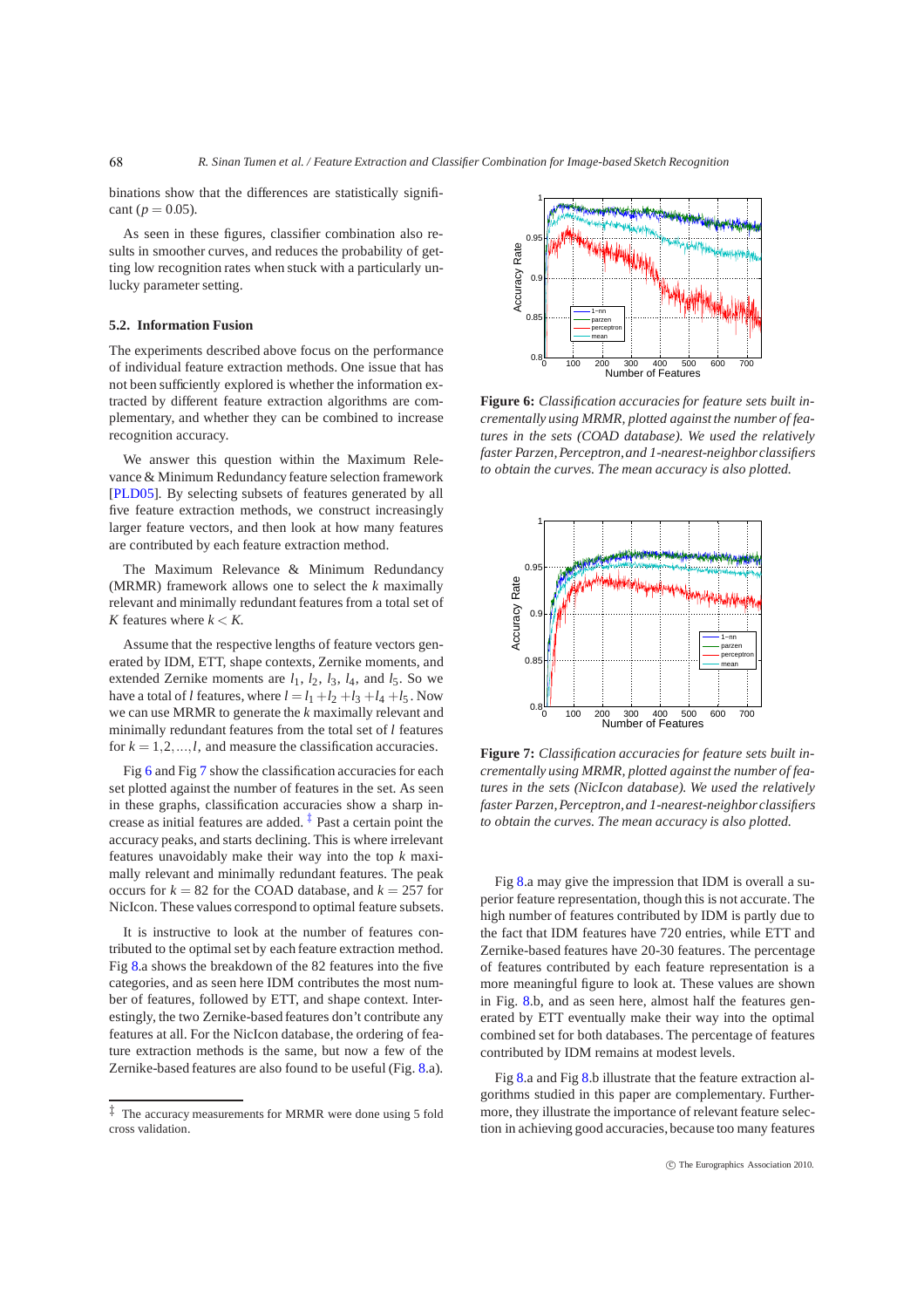

<span id="page-6-0"></span>**Figure 8:** *The distribution of the optimal features selected by MRMR based on the source feature extraction method.*

| Dataset | Feature | Training | Test  | Training | Testing  |
|---------|---------|----------|-------|----------|----------|
|         | Size    | Time     | Time  | Speed-up | Speed-up |
| COAD    | 901     | 590      | 7.27  |          | 4.02     |
| COAD    | 82      | 10.46    | 1.81  | 56.41    |          |
| NicIcon | 1014    | 550      | 12.53 | 17.33    | 4.20     |
| NicIcon | 257     | 31.73    | 2.98  |          |          |

<span id="page-6-1"></span>**Table 3:** *Amount of time taken for training and testing using full feature sets, and optimal feature sets found through MRMR (in seconds). As seen here, reducing the number of features results in 56-17 fold speedups for training, and a 4 fold speedup in recognition.*

may actually hurt recognition performance if they are not all collectively relevant.

It is worth noting that reducing the number of features through MRMR is a costly operation. For example, obtaining the accuracy plots for MRMR plotted in Fig. [6](#page-5-0) and Fig. [7](#page-5-1) took in the order of 2-3 days for each one of our databases. This is a one-time cost that is paid offline. However, in return, using smaller and optimized features brings a 17-56 fold speedups during training, and a 4 fold speedup during testing (recognition) as seen in Table [3.](#page-6-1) The offline cost of feature selection can be traded off for the speedups gained in offline training and online recognition depending on the computational resources available to the recognition engine designer, and the end user of the recognition system.

## **6. Related Work**

There are many existing features, and sketch recognition algorithms [\[SPN02](#page-7-12)[,HD09](#page-7-13)[,MSLL07,](#page-7-14)[SvdP06,](#page-7-15)[GKSS05\]](#page-7-16). Here, we have focused exclusively on combining image-based features because they typically use the three stage "feature extraction, training, classification" framework, and because the features are calculated over fixed image patches, hence result in fixed number of features whose lengths don't vary by the number of strokes.

There are lines of work where the possibility of combining classifiers have been explored. For example, Kara et al. [\[KS04\]](#page-7-17) combine four image-based classifiers, each of which defines a distance metric between a drawn symbol and learned templates. This is an example of combining multiple classifiers, though the authors use only the "mean-rule" to combine the outputs of the classifiers. Here, we carry the state of art forward by including more classifiers, and more features into our discussion. In addition, we explore the issue of complementarity at the feature level, and show that relevant feature selection is an important issue. Also, we focus on the issue of parameter selection for feature extraction, which has not received much discussion in the literature.

There are also pieces of work where features have been combined in non-image-based frameworks (e.g., constraintbased recognition frameworks). For example, Widmayer et al. [\[HPW07\]](#page-7-18) and Cheriet et al. [\[VCC01\]](#page-7-19) describe recognition systems where constraints (as opposed to classifiers or features) based on geometric measurements are combined using various mean-based rules. Anquetil et al. describe a framework that makes it possible to incorporate "statistical recognition" in a constraint multiset grammar based recognition framework [\[MA09\]](#page-7-20). The constraint-based and grammar-based frameworks don't fit the usual three stage machine learning pipeline that image-based features use as their common denominator, hence we did not include them in our experiments.

Cates et al. present a sophisticated method for combining representations for sketch recognition [\[Cat09\]](#page-7-21). Their work makes use of a rich set of representations including spatial, temporal and conceptual representations. They don't address the feature extraction and classifications issues as we do.

Our work is distinguished from all related work cited above by from several aspects, but most importantly, we specifically focus of feature extraction, address the issue of parameter selection for feature extraction, and we also report new results on feature and classifier combination for boosting performance. We also introduce the ETT feature as a compact feature representation.

## **7. Future Work**

In this paper, we have investigated machine learning related issues that affect the performance of image-based recognition systems. We have excluded constraint-based and grammar-based as well as time-based recognition approaches from our discussion because they do not fit in the three stage machine learning framework as described above.